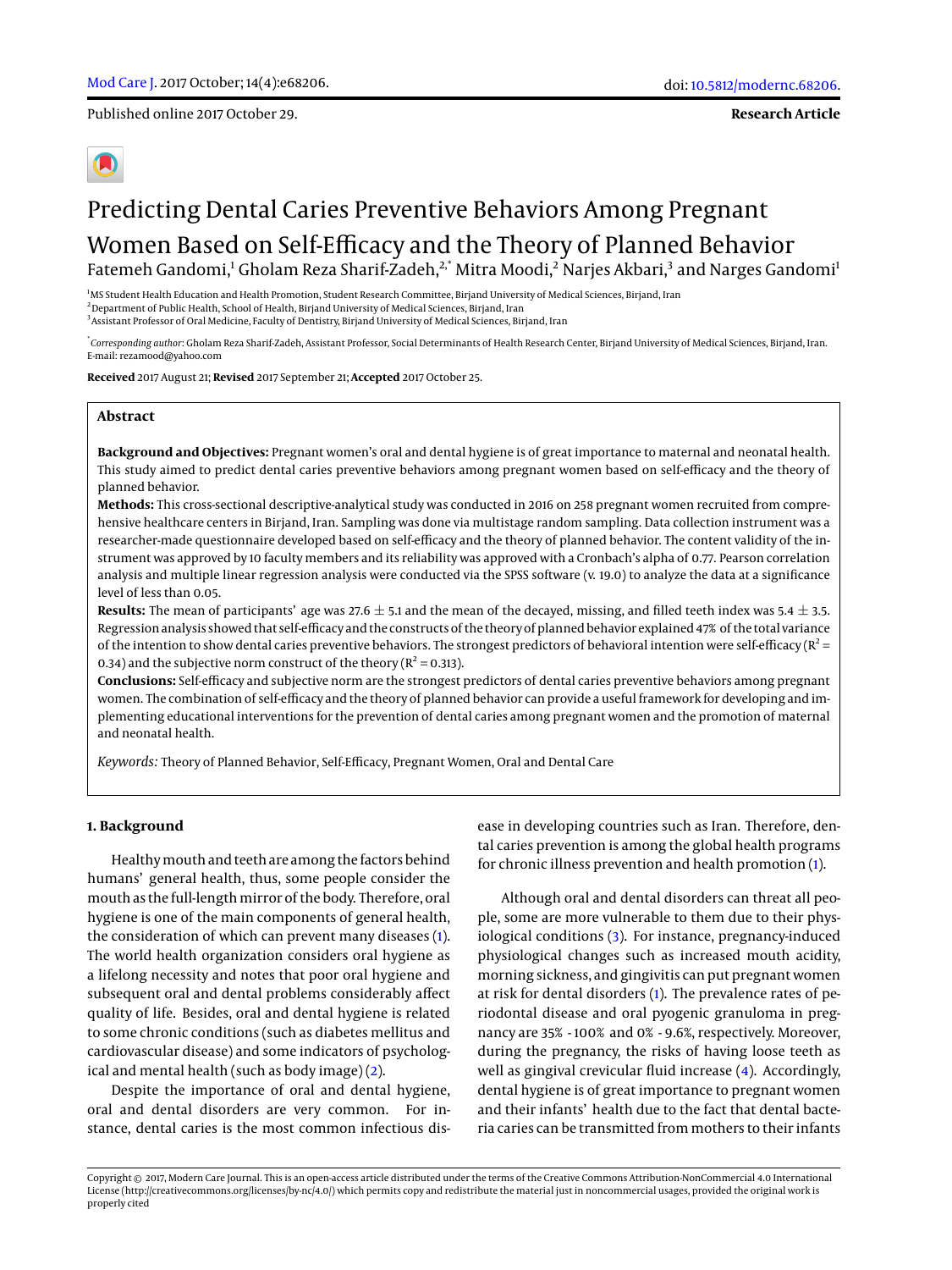[\(5\)](#page-3-4). Moreover, periodontal disease in pregnancy can be directly associated with preterm delivery, low birth weight [\(6\)](#page-3-5), preeclampsia, and neonatal hospitalization in intensive care units. Therefore, oral and dental health in pregnancy has been turned into one of the most important aspects of prenatal care [\(3\)](#page-3-2). Through good oral and dental hygiene, pregnant women can effectively prevent periodontal disease [\(2\)](#page-3-1). Yet, a study in Australia showed that more than 52% of pregnant women had not had a dental visit in their last pregnancy [\(7\)](#page-3-6).

Studies show that the most effective educational interventions are those that are based on behavior modification theories such as the theory of planned behavior (TPB). TPB has been used more than other theories for healthy behavior promotion. This theory holds that the most important factor behind behavior is intention, which is in turn determined by 3 other TPB constructs, namely attitude, subjective norm, and perceived behavioral control [\(8\)](#page-3-7). Another important requirement for behavioral modification is selfefficacy [\(9\)](#page-3-8). Self-efficacy is defined as one's belief in his/her ability to succeed in a behavior. It can improve competence in doing behaviors and prepare people for action [\(10](#page-3-9)[-12\)](#page-4-0).

An earlier study showed the effectiveness of TPB in predicting engagement in oral and dental health behaviors among pregnant women [\(1\)](#page-3-0). However, to the best of our knowledge, none of the previous studies assessed the combined effects of TPB and self-efficacy on dental caries and gingivitis among Iranian pregnant women. This study was done to narrow this gap. The aim of the study was to predict dental caries preventive behaviors among pregnant women based on self-efficacy and TPB.

#### **2. Methods**

This cross-sectional descriptive-analytical study was conducted in 2016 on 258 pregnant women recruited from comprehensive healthcare centers in Birjand, Iran. The formula to determine sample size for estimating the mean was used for sample size calculation. Therefore, based on the results of an earlier study for the mean score of knowledge [\(1\)](#page-3-0) and with a type I error of 0.05, a standard deviation of 2.05, and a d of 0.25, sample size was estimated to be 258. Sampling was done via multistage random sampling. Initially, Birjand city was divided into 4 hypothetical geographical areas, namely north, east, west, and south. Then, one healthcare center was randomly selected from each area and a random sample of women was recruited from each selected healthcare center through systematic random sampling and using available lists of pregnant women in that centers. The number of women selected from each center was proportionate to the total number of women who referred to that center. Eligibility criteria were

Iranian nationality, no employment in healthcare fields, no high-risk pregnancy (i.e. no affliction by preeclampsia and gestational diabetes mellitus), basic literacy skills, and agreement for participation in the study. Selected women were informed about the study aim and were asked to provide written informed consent.

Data collection instrument was a researcher-made questionnaire developed based on self-efficacy and TPB. The questionnaire included 6 dimensions, namely attitude (16 items), subjective norm (11 items), perceived behavioral control (12 items), self-efficacy (9 items), intention (9 items), and behavior (12 items). The items of the first 4 dimensions were answered on a Likert-type scale from "Completely agree" (scored 5) to "Completely disagree" (scored 1). Negatively-worded items were scored reversely. Correct and wrong behaviors in the behavior dimension were also scored 1 and 0, respectively. The content validity of the questionnaire was approved by 10 faculty members who hold doctoral degrees in health education, epidemiology, and dentistry. Reliability assessment was also done via the internal consistency method, in which 20 women completed the questionnaire. The Cronbach's alpha values of the questionnaire dimensions were as follows: attitude: 0.7, subjective norm: 0.77, perceived behavioral control: 0.73, intention: 0.86, and self-efficacy: 0.75. Moreover, the decayed,missing, and filled teeth (DMFT) index was used to determine the number of each woman's decayed, missing, and filled teeth. The index was filled for participants by 2 midwives who had already received 1-week of DMFT assessment training from a dentist. They assessed DMFT using disposable mirror and sickle dental scaler in natural light.

Collected data were entered into the SPSS software (v. 19.) and described using the measures of descriptive statistics. The Kolmogorov-Smirnov test revealed the normality of all study variables. Therefore, Pearson correlation analysis and multiple linear regression analysis were used to analyze the data at a significance level of less than 0.05.

## **3. Results**

In total, 258 pregnant women were studied. The mean of participants' age was 27.6  $\pm$  5.1 and the mean of DMFT index was 5.4  $\pm$  3.5. [Table 1](#page-2-0) shows participants' demographic characteristics.

Correlation analyses showed that behavioral intention was significantly and directly correlated with attitude, subjective norm, perceived behavioral control, and selfefficacy ( $P < 0.01$ ; [Table 2\)](#page-3-10). Moreover, the results of regression analysis illustrated that subjective norm, perceived behavioral control, and self-efficacy explained 47% of the total variance of behavioral intention. The strongest predictor of behavioral intention was self-efficacy ( $R^2 = 0.34$ )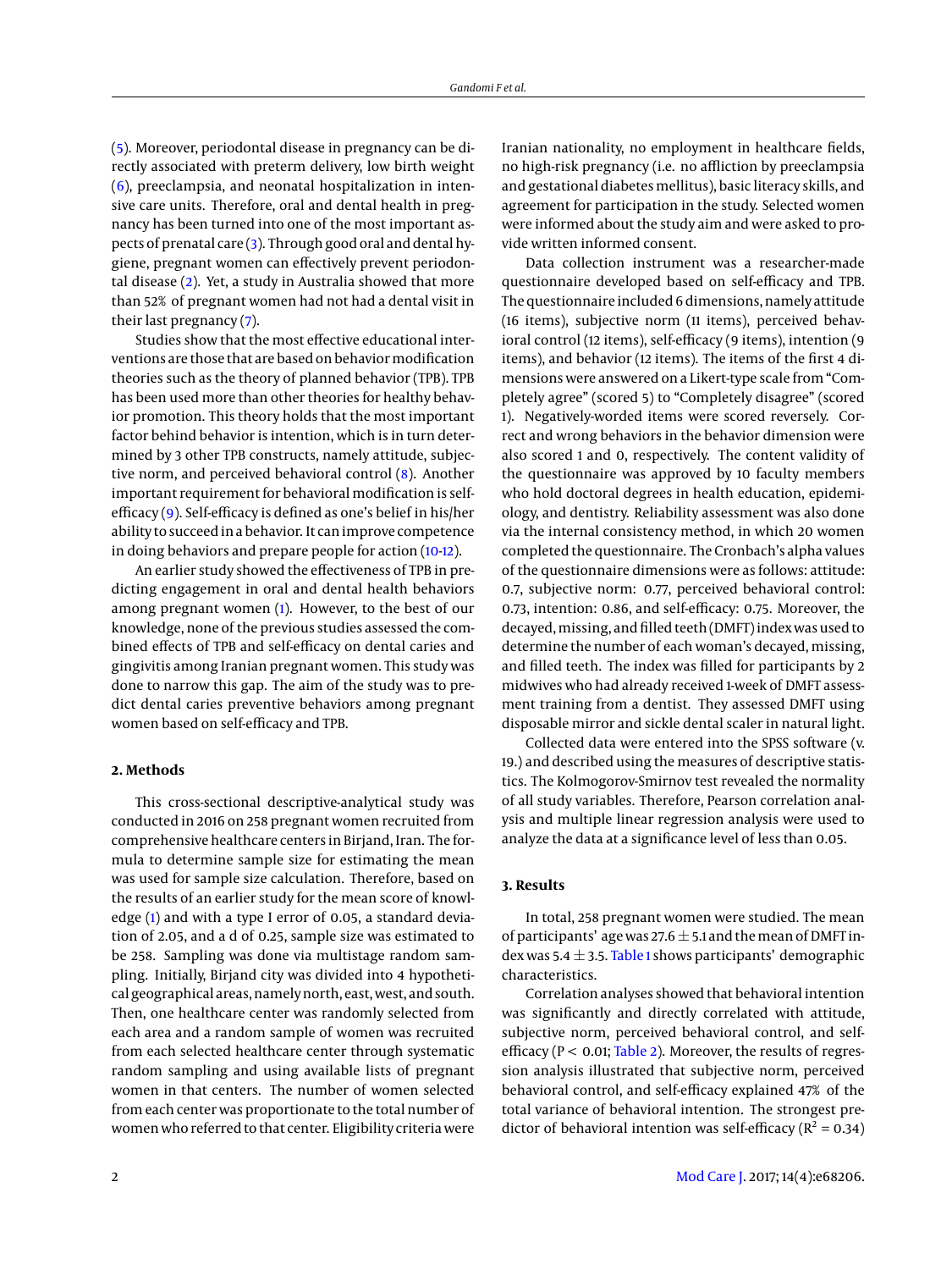| Characteristics           | Frequency | Percent         |
|---------------------------|-----------|-----------------|
| Age, years                |           |                 |
| Less than 24              | 78        | 30.2            |
| $25 - 34$                 | 148       | 57.3            |
| 35 and more               | 32        | 12.5            |
| <b>Educational status</b> |           |                 |
| Primary                   | 18        | $7\overline{ }$ |
| Guidance school           | 57        | 22.1            |
| Diploma                   | 104       | 40.3            |
| University                | 79        | 30.6            |
| Income                    |           |                 |
| Low                       | 37        | 14.3            |
| Moderate                  | 131       | 50.8            |
| High                      | 90        | 34.9            |
| Rank of pregnancy         |           |                 |
| First                     | 94        | 36.43           |
| Second                    | 88        | 34.1            |
| Third and more            | 76        | 29.46           |

<span id="page-2-0"></span>**Table 1.** Participants' Demographic Characteristics

followed by subjective norm ( $R^2 = 0.313$ ) and perceived behavioral control  $(R^2 = 0.271)$  [\(Table 3\)](#page-3-11).

#### **4. Discussion**

The aim of this study was to predict dental caries preventive behaviors among pregnant women based on selfefficacy and TPB. The constructs of TPB and self-efficacy explained 47% of the total variance of the intention to show dental caries preventive behaviors. This finding denotes that the combination of TPB and self-efficacy can be an appropriate model for the prediction of behavioral intention among pregnant women. In line with our finding, previous studies also showed that TPB significantly predicted behavioral intention by 61% [\(13\)](#page-4-1), 61% [\(13\)](#page-4-1), and 36% [\(14\)](#page-4-2).

Study findings revealed self-efficacy as the strongest predictor of behavioral intention. By definition, selfefficacy is one's belief in his/her ability to succeed in a behavior. It is a key requirement for behavioral modification [\(15,](#page-4-3) [16\)](#page-4-4). Belief in one's own ability to show a behavior improves competence in showing that behavior and prepares the individual for it  $(10, 17)$  $(10, 17)$  $(10, 17)$ . An important method for promoting self-efficacy in dental caries preventive behaviors is to achieve mastery over showing the behaviors through repeated exercise. Self-efficacy is a significant factor behind behavioral modification due to the fact that individuals

with the highest level of behavioral modification have high levels of self-efficacy [\(18\)](#page-4-6).

Findings also indicated that self-efficacy explained 34% of the total variance of the intention to show dental caries preventive behaviors. Therefore, combining self-efficacy with TPB is necessary to improve the outcomes of TPBbased interventions because self-efficacy can link knowledge, behavior, and the belief in having the ability to show a behavior. The results of an earlier study also indicated that the constructs of TPB and self-efficacy explained respectively 35.6% and 23.4% of the total variance of behavioral intention [\(18\)](#page-4-6). Contrarily, another study reported that self-efficacy was not a significant predictor of toothbrushing behavior among students [\(19\)](#page-4-7).

Beside self-efficacy, the 2 other strong predictors of behavioral intention were subjective norm and perceived behavioral control. These 2 factors respectively explained 0.313 and 0.271 of the total variance of behavioral intention. Subjective norm is affected by different factors such as parents, spouse, friends, midwives, physicians, and dentists. The most important sources of subjective norm reported by our participants were healthcare providers (36%), close friends (28%), spouse (20%), and dentist (16%). Previous studies reported subjective norm as the strongest predictor of cigarette smoking [\(20-](#page-4-8)[22\)](#page-4-9). Another study also showed that attitude and subjective norm were strong predictors of fast food consumption by female adolescent students [\(13,](#page-4-1) [22\)](#page-4-9).

In the present study, the predictive power of subjective norm was greater than perceived behavioral control and attitude. Similarly, 2 earlier studies showed that the effects of subjective norm on tooth-brushing and flossing behaviors were greater than other factors [\(12,](#page-4-0) [20\)](#page-4-8). However, other studies reported that subjective norm was not a significant predictor of behavior [\(14,](#page-4-2) [23\)](#page-4-10). This contradiction can be attributed to the differences in the populations and the subject matters of the studies.

Our findings regarding perceived behavioral control were in line with the findings of previous studies [\(23,](#page-4-10) [24\)](#page-4-11). Perceived behavioral control is one's perception about his/her control over showing or not showing a given behavior. Study findings also showed that behavioral intention was significantly correlated with self-efficacy and all TPB constructs, namely attitude, subjective norm, and perceived behavioral control. The strongest correlations were related to self-efficacy and subjective norm. Previous studies also reported the same findings [\(13,](#page-4-1) [25\)](#page-4-12).

## *4.1. Conclusion*

This study indicated that the combined model of selfefficacy and TPB can significantly predict the intention of showing dental caries preventive behaviors. Therefore,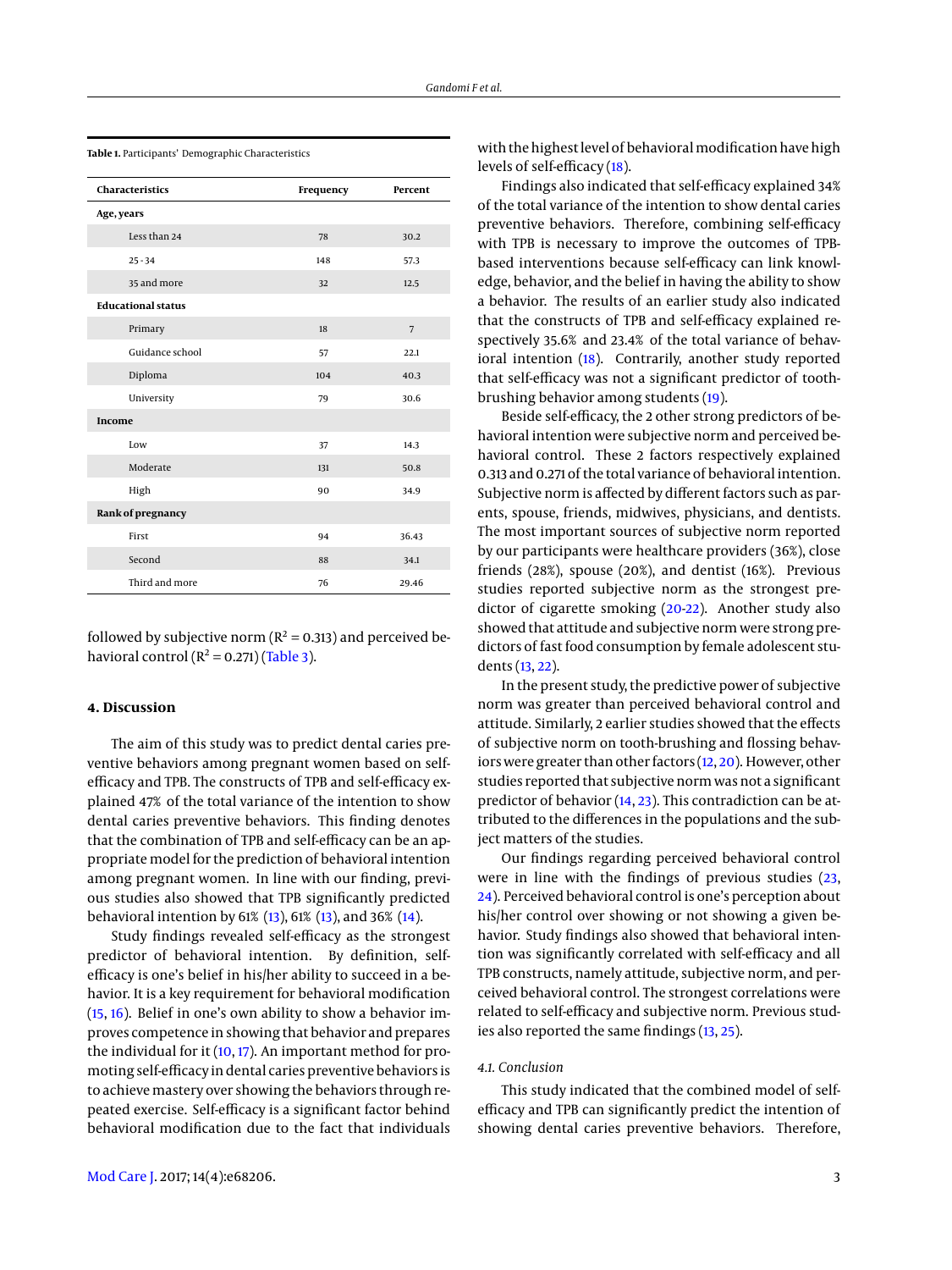| <b>Variables</b>             | Attitude      | <b>Subjective Norm</b> | <b>Perceived Behavioral Control</b> | Self-Efficacy | Intention     | <b>Behavior</b> |
|------------------------------|---------------|------------------------|-------------------------------------|---------------|---------------|-----------------|
| Attitude                     |               |                        |                                     |               |               |                 |
| Subjective norm              | $r = 0.325^a$ |                        |                                     |               |               |                 |
| Perceived behavioral control | $r = 0.356^a$ | $r = 0.473^a$          |                                     |               |               |                 |
| Self-efficacy                | $r = 0.325^a$ | $r = 0.506^a$          | $r = 0.478^a$                       |               |               |                 |
| Intention                    | $r = 0.316^a$ | $r = 0.560^a$          | $r = 0.521^a$                       | $r = 0.583^a$ |               |                 |
| <b>Behavior</b>              | $r = 0.203^b$ | $r = 0.37a$            | $r = 0.361^a$                       | $r = 0.302^a$ | $r = 0.272^b$ |                 |
| ${}^{\text{a}}P < 0.001$     |               |                        |                                     |               |               |                 |

<span id="page-3-10"></span>**Table 2.** Correlations Among Self-Efficacy and TPB Constructs

 $\rm{^6P}$  < 0.001.<br>  $\rm{^bP}$  < 0.05.

<span id="page-3-11"></span>**Table 3.** The Results of Multiple Linear Regressions for Predicting Behavioral Intention Based on Self-Efficacy and TPB Constructs

| Model                                                              | Beta  | $R^2$ | F      | <b>P</b> Value |
|--------------------------------------------------------------------|-------|-------|--------|----------------|
| 1-Attitude                                                         | 0.316 | 0.1   | 28.4   | < 0.001        |
| 2- Subjective norm                                                 | 0.56  | 0.313 | 116.85 | $\leq 0.001$   |
| 3- Perceived behavioral control                                    | 0.521 | 0.271 | 95.2   | < 0.001        |
| 4-Self-efficacy                                                    | 0.583 | 0.340 | 132.08 | < 0.001        |
| 5-Subjective norm and self-efficacy                                | 0.759 | 0.434 | 97.92  | $\leq 0.001$   |
| 6-Subjective norm, self-efficacy, and perceived behavioral control | 0.843 | 0.471 | 75.3   | < 0.001        |

this model can be used to promote oral and dental health among pregnant women and thereby, to improve maternal and neonatal health. A limitation of this study was the large number of the questionnaire items. Future studies are recommended to usemore limited number of items for the assessment of self-efficacy and TPB constructs.

#### **Acknowledgments**

This article came from a research project approved by the institutional review board and the ethics committee of Birjand University of Medical Sciences, Birjand, Iran (with the approval codes of 4398 and IR.BUMS.REC.1395.226, respectively). We need to gratefully thank the authorities of the research administration, the health administration, and the faculties of health and dentistry of the University, the pregnant women who participated in the study, the authorities of public health centers in Birjand, and all midwives and dentists in Birjand County.

#### **References**

- <span id="page-3-0"></span>1. Steinberg BJ, Hilton IV, Iida H, Samelson R. Oral health and dental care during pregnancy. *Dent Clin North Am*. 2013;**57**(2):195–210. doi: [10.1016/j.cden.2013.01.002.](http://dx.doi.org/10.1016/j.cden.2013.01.002) [PubMed: [23570802\]](http://www.ncbi.nlm.nih.gov/pubmed/23570802).
- <span id="page-3-1"></span>2. Jeihooni AK, Jamshidi H, Kashfi SM, Avand A, Khiyali Z. The Effect of Health Education Program Based on Health Belief Model on Oral

Health Behaviors in Pregnant Women of Fasa City, Fars Province, South of Iran. *J Int Soc Prev Community Dent*. 2017;**7**(6):336–43. doi: [10.4103/jispcd.JISPCD\\_339\\_17.](http://dx.doi.org/10.4103/jispcd.JISPCD_339_17) [PubMed: [29387617\]](http://www.ncbi.nlm.nih.gov/pubmed/29387617).

- <span id="page-3-2"></span>3. George A, Johnson M, Blinkhorn A, Ellis S, Bhole S, Ajwani S. Promoting oral health during pregnancy: current evidence and implications for Australian midwives. *J Clin Nurs*. 2010;**19**(23-24):3324–33. doi: [10.1111/j.1365-2702.2010.03426.x.](http://dx.doi.org/10.1111/j.1365-2702.2010.03426.x) [PubMed: [20955483\]](http://www.ncbi.nlm.nih.gov/pubmed/20955483).
- <span id="page-3-3"></span>4. Kandan PM, Menaga V, Kumar RR. Oral health in pregnancy (guidelines to gynaecologists, general physicians and oral health care providers). *J Pak Med Assoc*. 2011;**61**(10):1009–14. [PubMed: [22356038\]](http://www.ncbi.nlm.nih.gov/pubmed/22356038).
- <span id="page-3-4"></span>5. Gunay H, Dmoch-Bockhorn K, Gunay Y, Geurtsen W. Effect on caries experience of a long-term preventive program for mothers and children starting during pregnancy. *Clin Oral Investig*. 1998;**2**(3):137–42. doi: [10.1007/s007840050059.](http://dx.doi.org/10.1007/s007840050059) [PubMed: [9927915\]](http://www.ncbi.nlm.nih.gov/pubmed/9927915).
- <span id="page-3-5"></span>6. Bakhtiar K, Gharouni K, Gharouni B, Alavijeh FZ, Almasian M, Bakhtiar M, et al. The effect of training interventions on the psychological factors of oral health in pregnant women. *Electron Physician*. 2017;**9**(10):5506–15. doi: [10.19082/5506.](http://dx.doi.org/10.19082/5506) [PubMed: [29238491\]](http://www.ncbi.nlm.nih.gov/pubmed/29238491).
- <span id="page-3-6"></span>7. Thomas NJ, Middleton PF, Crowther CA. Oral and dental health care practices in pregnant women in Australia: a postnatal survey. *BMC Pregnancy Childbirth*. 2008;**8**:13. doi: [10.1186/1471-2393-8-13.](http://dx.doi.org/10.1186/1471-2393-8-13) [PubMed: [18426558\]](http://www.ncbi.nlm.nih.gov/pubmed/18426558).
- <span id="page-3-7"></span>8. Moshki M, Delshad Noghabi A, Darabi F, Safari Palangi H, Bahri N. The effect of educational programs based on the theory of planned behavior on parental supervision in students' television watching. *Med J Islam Repub Iran*. 2016;**30**:406. [PubMed: [27683647\]](http://www.ncbi.nlm.nih.gov/pubmed/27683647).
- <span id="page-3-8"></span>9. Artino AJ. Academic self-efficacy: from educational theory to instructional practice. *Perspect Med Educ*. 2012;**1**(2):76–85. doi: [10.1007/s40037-](http://dx.doi.org/10.1007/s40037-012-0012-5) [012-0012-5.](http://dx.doi.org/10.1007/s40037-012-0012-5) [PubMed: [23316462\]](http://www.ncbi.nlm.nih.gov/pubmed/23316462).
- <span id="page-3-9"></span>10. Biglan A. A behavior-analytic critique of Bandura's self-efficacy theory. *Behav Anal*. 1987;**10**(1):1–15. doi: [10.1007/BF03392402.](http://dx.doi.org/10.1007/BF03392402) [PubMed: [22477956\]](http://www.ncbi.nlm.nih.gov/pubmed/22477956).